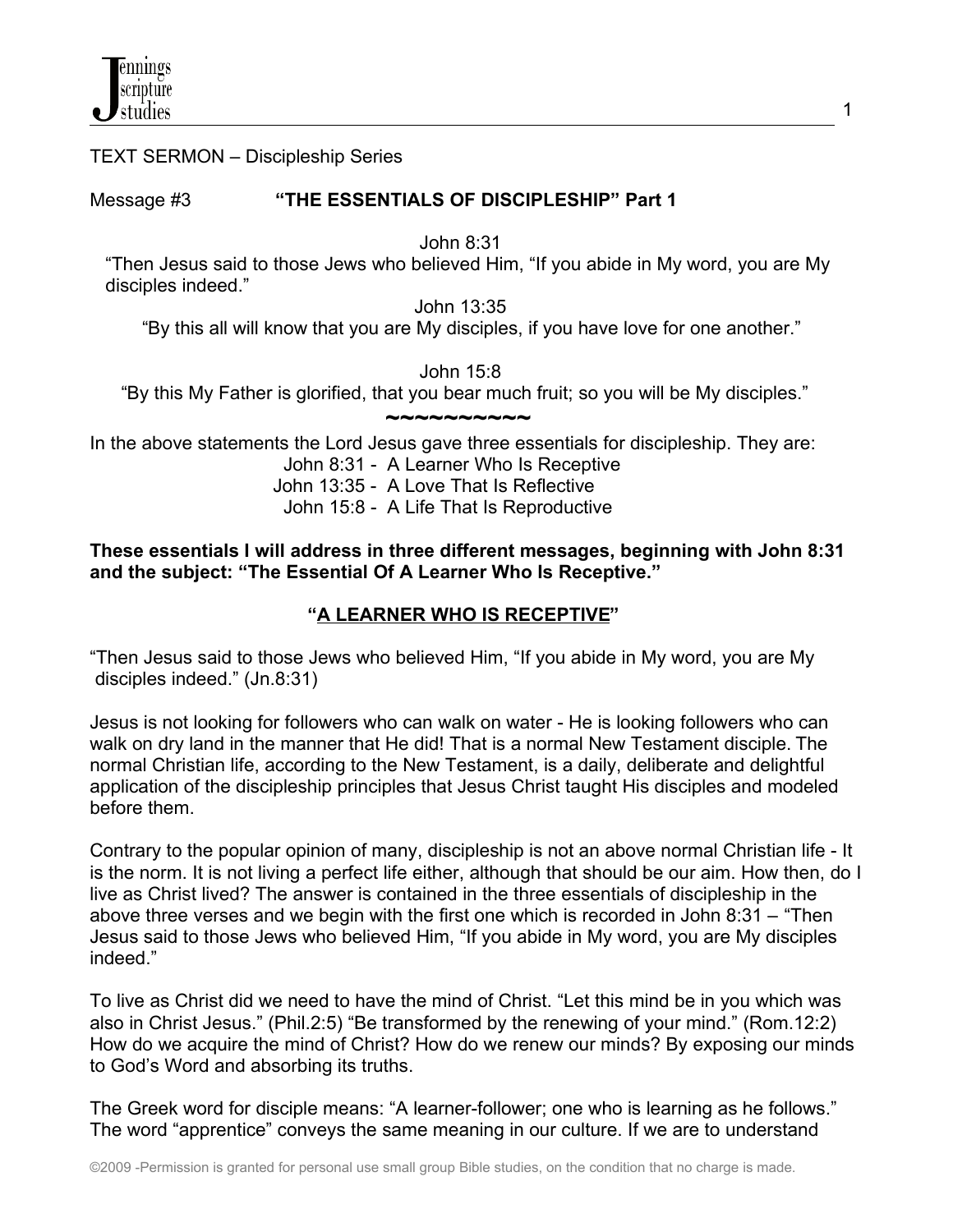discipleship, we must understand that a disciple is a pupil, a student, a learner in the School of Christ – a learner who is receptive. There are at least three things that a school will have: (1) a Teacher; (2) A Textbook; (3) and A Test. Think first about:

## **I. THE TEACHER OF THE LEARNER.**

 "If you abide in My word, you are My disciples indeed." (John.8:31) Note the emphasis upon "*my* Word" – "*my* disciples."

 If Jesus were visibly standing before us, we would all be at His feet worshipping and eager to learn. He is present, although unseen, and we bow in worship and tune our ears to His words. In Matt. 11:28-29 He invites us to do just that: "Come unto me …. learn of me….." When on earth He was recognized as the Model Teacher. Mark's Gospel records that "the common people heard Him gladly." (Mark 12:37) However, as today, there were those who did not accept His teachings.

## **A. The Teacher Challenged.**

 In John 8 Jesus confronts the Pharisees and they rejected His testimony saying, "Who are You?" (v.25) In other words, "From where is Your authority to speak to us in such a manner?" Then in verse 33 they said, "We are Abraham's descendants" and in verse 39 they said, "Abraham is our father." They appealed to Abraham as their authority and were questioning Jesus' credentials, saying, "Who do You think You are?"

 In answering the Pharisees Jesus said, "If you abide in My word, you are My disciples indeed" and added "He who is of God hears God's words; therefore you do not hear, because you are not of God." (John 8:47) That really set the pot to boiling!

 "Then the Jews said to Him, "Now we know that You have a demon! Abraham is dead, and the prophets; and You say, 'If anyone keeps My word he shall never taste death.' Are You greater than our father Abraham, who is dead? And the prophets are dead. Who do You make Yourself out to be?" (John 8:52,53) Throughout their confrontation with Jesus the Pharisees were questioning Jesus' credentials.

 Teachers are sometimes asked, "What school did you attend?" They asked the same question of Jesus although in a different way. When Jesus taught in His hometown synag ogue in Nazareth, Matthew reports: "When He had come to His own country, He taught them in their synagogue, so that they were astonished and said, "Where did this Man get this wisdom and these mighty works? Is this not the carpenter's son? …Where then did this Man get all these things?" So they were offended at Him. But Jesus said to them, "A prophet is not without honor except in his own country and in his own house.(Matt.13:54,57)

 Even Jesus' siblings, at the time, did not acknowledge His credentials. They did later but initially they did not. Albert Barnes comments: "they took offence at his humble birth, and at the indigent circumstances of his family. They were too proud to be taught by one who, in family connections, they took to be their equal or inferior."

Neither the Pharisees or the members of Jesus' hometown synagogue were learners with a receptive spirit. Consequently, they forfeited the privilege of learning from the lips of God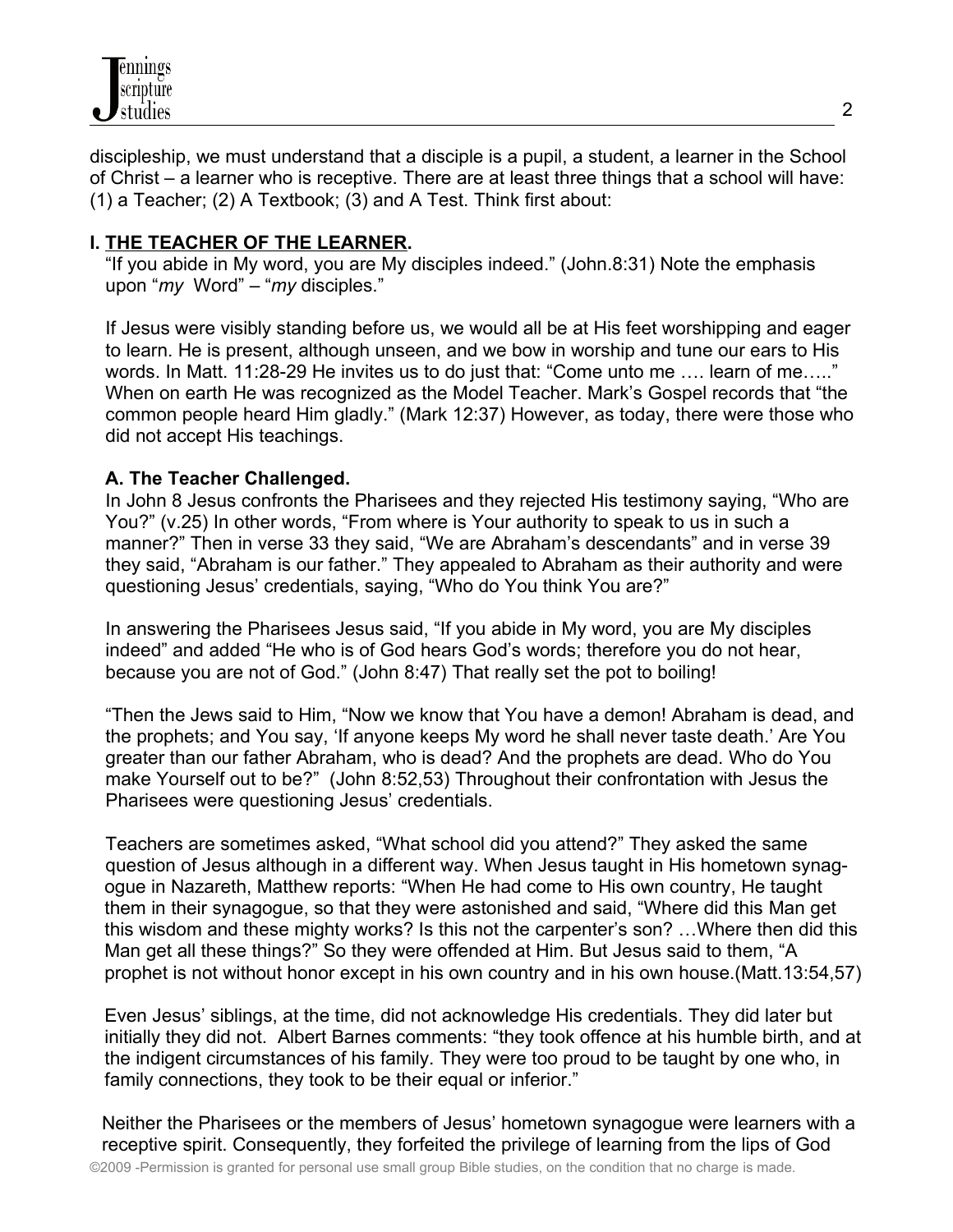

Incarnate. What a sad commentary, what a missed opportunity, what ignorance and blindness!

#### **B. The Teacher's Credentials.**

 Now listen as Jesus declares His credentials: "I did not speak on My own initiative, but the Father Himself who sent Me has given Me a commandment as to what to say and what to speak." (John 12:49)

 The learned Nicodemus, a ruler of the Jews, perceived and proclaimed correctly Who Jesus is: "Rabbi, we know that You are a Teacher come from God." (John 3:2) Nicodemus recognized that Jesus had the highest authorization – "a Teacher come from God." That sets Him apart from all other Educators.

 At the conclusion of the Sermon on the Mount, the greatest discourse ever spoken upon earth's soil, the people's response attested to the authenticity of the Messenger and the message. It is written, "When Jesus had finished these words, the crowds were amazed at His teaching; for He was teaching them as one having authority, and not as their scribes." (Matt.7:28,29)

 Jesus defends Himself with these words: "if anyone hears My words and does not believe, I do not judge him; for I did not come to judge the world but to save the world. He who rejects Me, and does not receive My words, has that which judges him—the word that I have spoken will judge him in the last day. For I have not spoken on My own authority; but the Father who sent Me gave Me a command, what I should say and what I should speak. And I know that His command is everlasting life. Therefore, whatever I speak, just as the Father has told Me, so I speak." (John 12:47-50)

 He is the certified, credentialized, authorized God-In-The-Flesh Teacher at whose feet all who have a receptive spirit sit for schooling. Genuine disciples hear Him gladly.

"*My Word* " **–** *"My disciples"* **-** Jesus Words, being the very Words of God, are to be revered and received as no other words we ever read or hear. One essential of discipleship is to be a learner who is receptive to the Master's message. What a Teacher! Are you a student in the School of Christ, a receptive learner?

> At the feet of Jesus, Is the place for me; There a humble learner, Would I choose to be.

#### **II. THE TEXTBOOK OF THE LEARNER.**

""If you abide in My word, you are My disciples indeed." (John 8:31)

That the Bible is the textbook for the disciple of Jesus Christ is without question. Other books may be helpful but none should take precedence over Holy Scripture. The writer of Psalm 119 prayed, "Teach me from your textbook on life." (Ps.119:124 *The Message*) **Illust.** I was the guest speaker in a church service when the pastor of the church led a testimony meeting as part of the service. He asked for people to give their favorite Bible verse.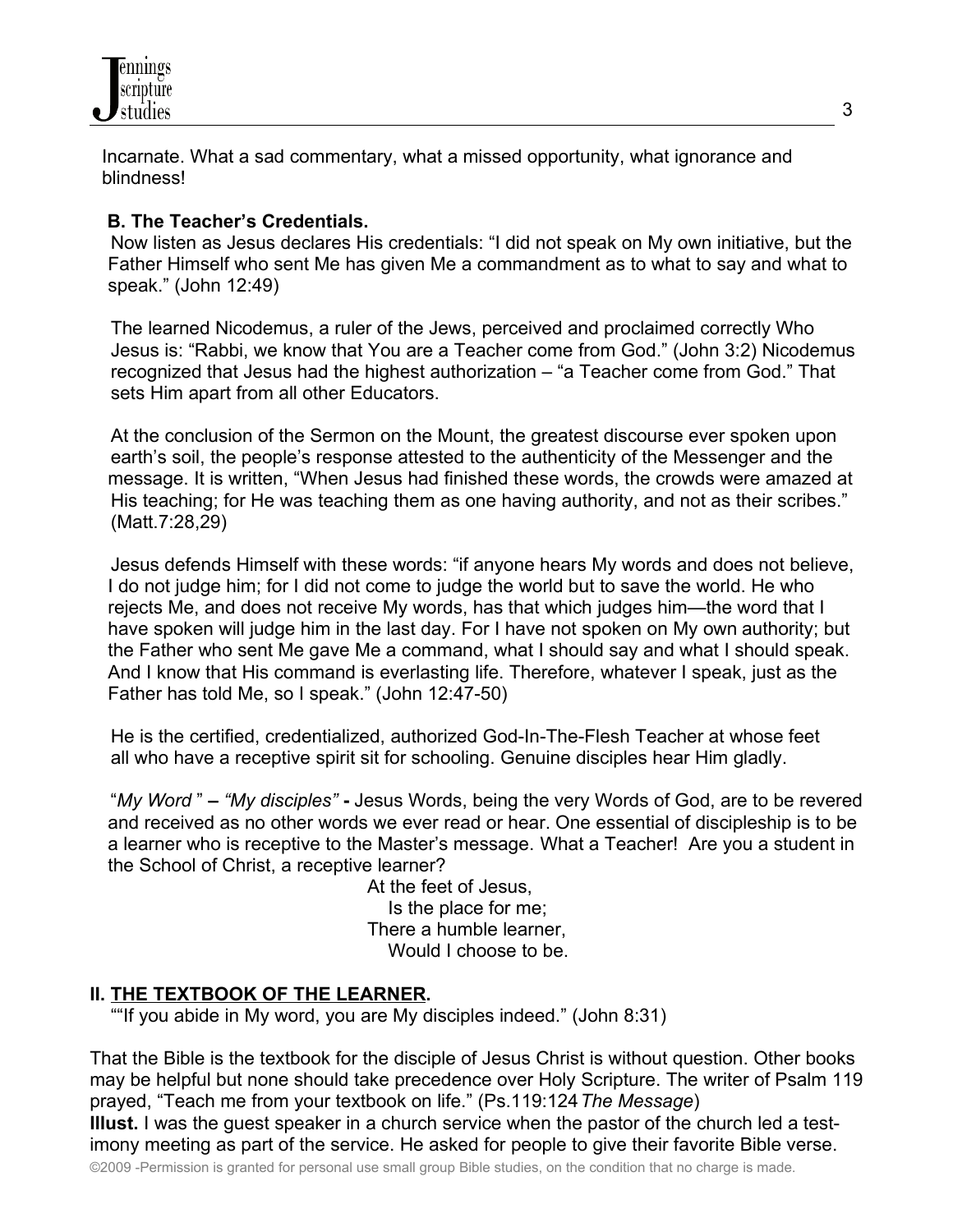One fellow stood and said, "If at first you don't succeed, try, try again." I looked at the pastor and could see clearly that he was embarrassed. But the worst was yet to come. One lady stood and said, "I don't know where it is found but my favorite verse is: "Every tub sits on its own bottom." Of course, neither statement is in the Bible.

I am convinced, after over 50 years of ministering in various churches, conferences, etc. that the majority of Christians in this country do not really know their Bibles. Why is that? It's because they are not disciples!

**Illust.** A young boy noticed a large black book covered with dust lying on the top shelf of the book case. His curiosity was aroused, so he asked his mother about it. Embarrassed, she explained, "Oh, that's a Bible. That's God's Book." He thought for a moment, and then said, "Well, Mom, if that's God's Book, why don't we give it back to Him? Nobody around here reads it anyway!"

I toured evangelist Billy Sunday's museum in Winona Lake, Indiana and saw there several of the Bibles he used in his evangelistic campaigns. One Bible was lying open in the display case and in the margin he had written these words, "Dust on the Bible; sin in the life." That, confessedly, is my own experience and it is my observation after many years in the ministry of the Word.

Why is the Truth Textbook so very important to a life of discipleship? For several reasons. One of the paramount reasons is because of its nature.

#### **A. Its Nature Is Seen In It's Authorship.**

It is the "Word of God." (I Peter 1:23)

 That the Word of God is not of human origin should be evident to any Bible reader. Think this through: "A good man could not have written the Bible, and a bad man would not have written it." (Adam Clark).

 In other words, man could not have written the Bible if he would, and would not have written it if he could. Why? There are two self evident propositions in those two state ments: First, a good man could not have written the Bible, because it tells us over 2,000 times that God is the Author! Therefore, if a mere man claimed that he wrote it, he would be a liar, and consequently could not be a good man! Second, a bad man would not have written the Bible if he could, because it tells how bad he is, and he would be un willing to write the truth about himself!

 The Bible's Author is the Almighty, Eternal, All-Wise God Himself! It is indeed "the Word of God" as I Peter 1:23 states.

> "The Holy Book, unparalled it stands, Its Author is God, its truth divine, Inspired in every word and line Although recorded by human hands.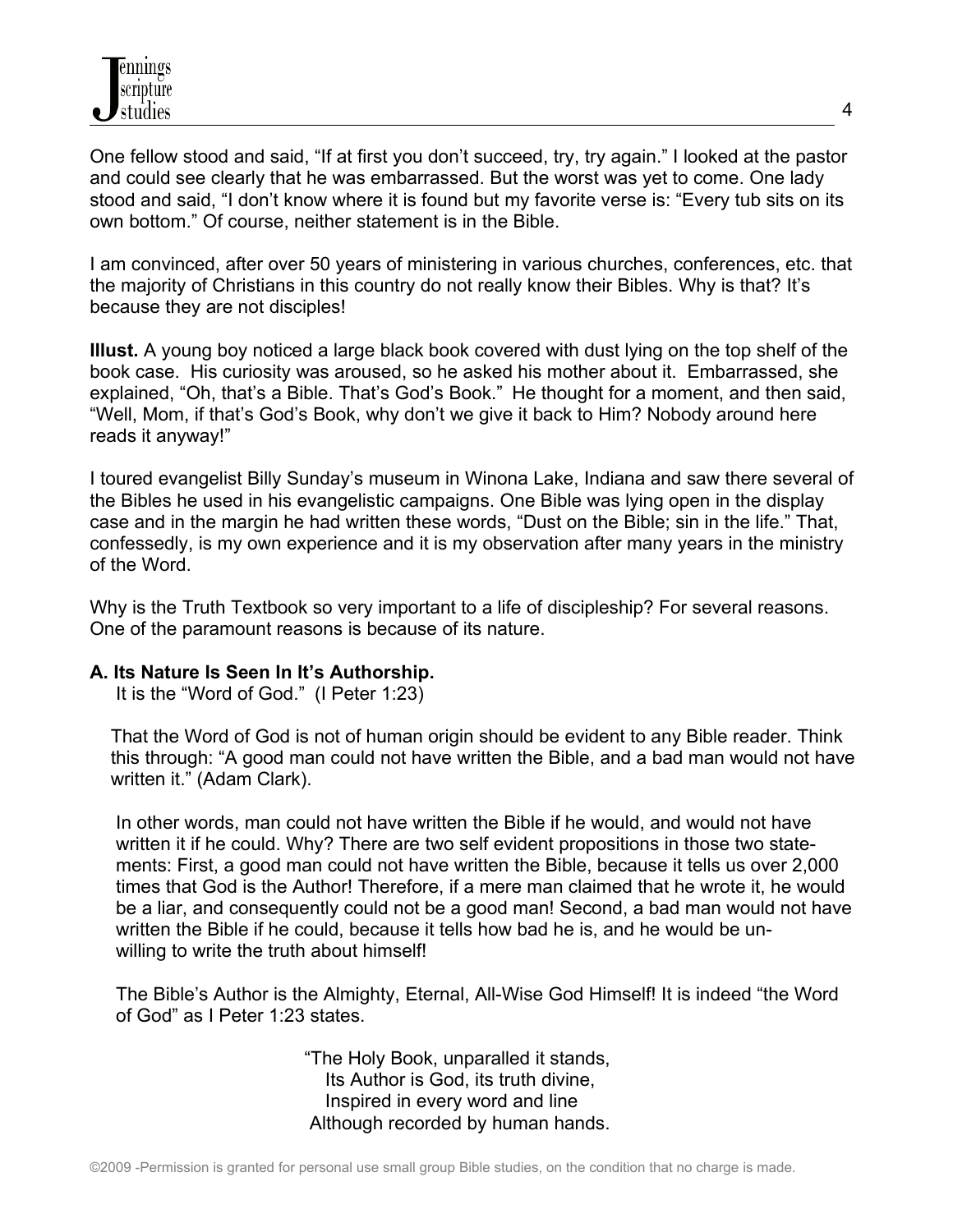## **B. Its Nature Is Seen In Its Authority.**

 Being called "The Word of God" (I Peter 1:23) and "The Word of The Lord" (I Peter 1:25) the Bible therefore is authoritative. Many man-written textbooks used in educational institutions contain a fair amount of speculation, theorizing and supposition, depending upon the subject addressed. The Holy Scriptures do not speculate, theorize or engage in supposition. They speak authoritatively upon every subject they address. The Bible is the only absolute and sufficient guide in all matters of faith and practice because it has God's authority upon it.

 500 times in the first 5 books of the Bible we read the phrase, "the Lord said" or "the Lord spoke." 300 times again in the historical books we find the same phrases. 1,200 times in the prophetical books we read the same phrases or these words: "hear the Word of the Lord" or "this is what the Lord says." The Bible is authoritative because it is God Who is speaking!

### **C. Its Nature Is Seen In Its Agelessness.**

It "lives and abides forever" (I Peter 1:23) and it "endures forever." (I Peter 1:25)

 The books of men are for time – God's book is for eternity. Generally, a book is produced by a writer in their own generation – but God's Word took at least 1,500 years to write, spanning 30 generations of the world's history. Books that were a rage a few years ago are forgotten today. The older a book is, the smaller its chances of surviving.

 However, the Bible, recorded by men who died two to three thousand years ago, is not only still in existence today but is the most widely circulated book even though century after century opponents have banned, burned and berated it. But against the attacks of cynics, critics and skeptics, the Bible endures!

 The Bible's authorship, authority and agelessness reveal the nature of divine revelation in the book that we call the Bible. An anonymous writer wrote this about the Bible: "The holy scriptures are shallow enough for babes in Christ to swim in without drowning and deep enough for theologians to dive into without ever reaching bottom." What a textbook!

> "Thy Word is like a deep, deep mine, With jewels rich and rare, Hidden in its mighty depths, For every searcher there."

 **Illust.**. Mahatma Gandhi, the famous Hindu leader, knew that the Bible was powerful he stated: "You Christians have in your keeping a document with enough dynamite to explode civilization, to turn society upside-down, to bring peace to this war-torn world. But you read it as if it were just good literature, and nothing else."

 The Holy Bible is the textbook in Christ's School of Discipleship. Are you learning it, loving it and living it?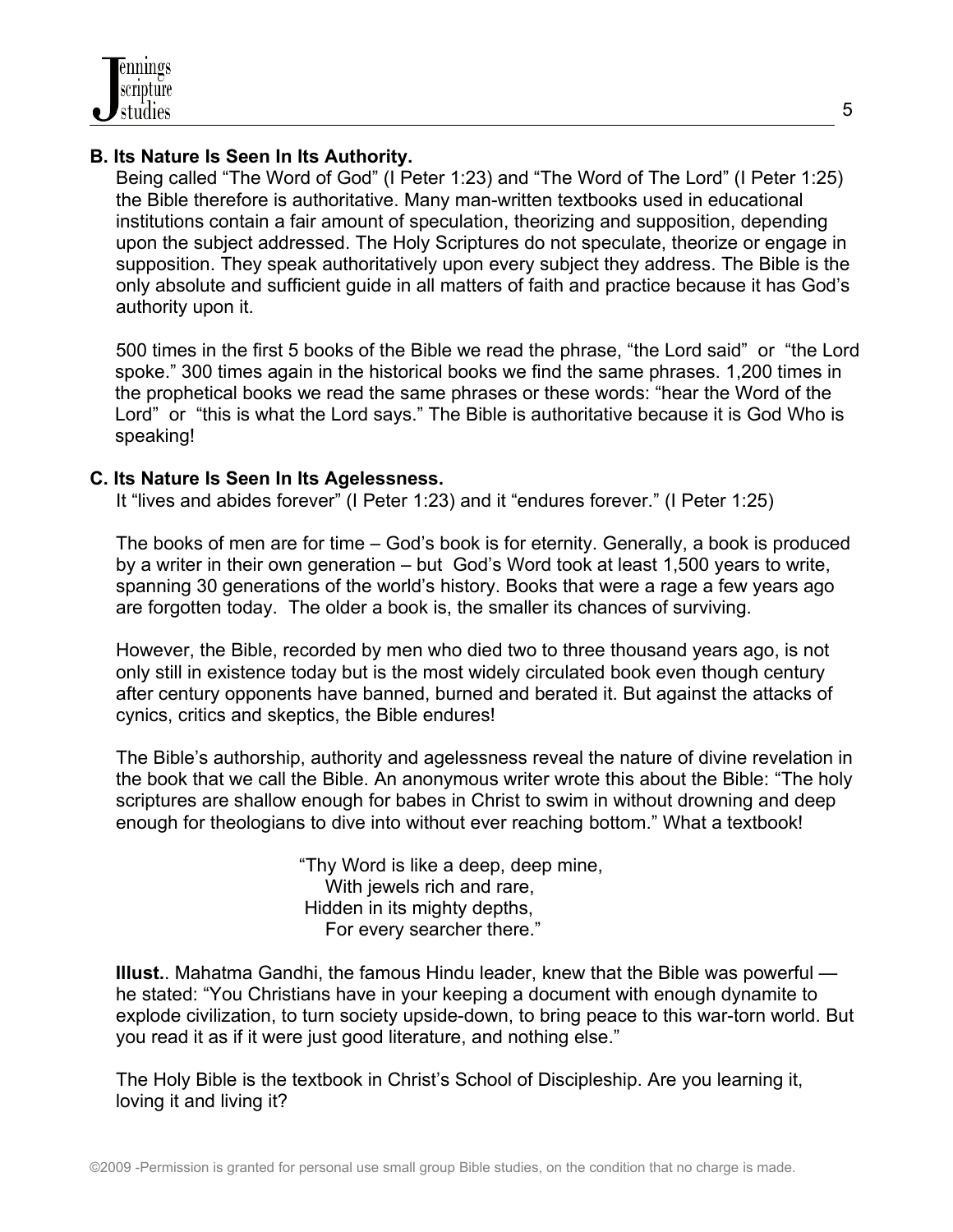## **III. THE TESTING OF THE LEARNER.**

 "Then Jesus said to those Jews who believed Him, "If you abide in My word, you are My disciples indeed. And you shall know the truth, and the truth shall make you free." (John 8:31,32)

 The disciple's Teacher does the testing and the grading. Let us, however, take a "self graded" test. Sort of a "straw poll" to see how we would do on an actual test.

## **A. Question Number One: Do I Appropriate Truth?**

 Jesus said, "If you abide in My word." (John 8:31nkjv); "If you continue in My word." (nasb); "If ye dwell in my word." (Wycliffe) Abiding is to continue, to dwell in the Word, to live a Bibliocentric life. If we do that as a day-by-day routine we cannot but absorb, assimilate, appropriate truth. To appropriate the Word of God is to take it in, receive it, ingest it, digest it.

 Jesus said to the Pharisees, "He who is of God hears God's words." (John 8:47) The authentic disciple "hears God's words." Mary of Bethany recognized His worth and "sat at Jesus' feet, and heard His word." (Luke 10:39) Eight times in the Gospels and eight times in the book of the Revelation of Jesus Christ, Jesus said, "He who has ears to hear, let him hear." (Matt.11:15)

 Jesus is not referring to the physical appendages on the sides of our heads when He refers to "ears." He is referring to the spiritual perceptive and receptive apparatus, imparted by the Holy Spirit at the time of the new birth, to every child of God. It by these spiritual "ears" that we hear the still, small voice of the Holy Spirit witnessing to us through the Word. Eugene Peterson, in *The Message,* translates Matthew 11:15 as follows: "Are you listening to me? Really listening?" The Amplified Bible treats Matthew 11:15 as follows: "He who has ears to hear, let him be listening and let him consider and perceive and comprehend by hearing."

Appropriating spiritual food is done, not through the mouth, but through the spiritual ears that God gives us. A mother may daily prepare the most nutritious meals but if the family does not daily appropriate the food it will do them no good whatsoever. God has provided the Bread of Life and Water of Life in His Word. When His children do not appropriate His soul food it is insulting to God and injurious to the abstainer.

**Illust.** A lady that I know very well, has for many years, been a faithful student of God's Word. Years ago she determined that she would read the Bible through one time for every year that she lived. She has now surpassed that goal and is approaching 100 times that she has read the Bible through. She not only reads but studies using various helps as she moves through the scriptures. She arises very early in the morning to spend time in the Word. I know that to be factual – she is my wife!

# **B. Question Number Two: Do I Apply The Truth?**

 "And you shall know the truth, and the truth shall make you free." (John 8:32) Learning that applies truth to life results in freedom. Knowing the truth and living the truth are two different matters. Appropriating truth and applying truth requires two different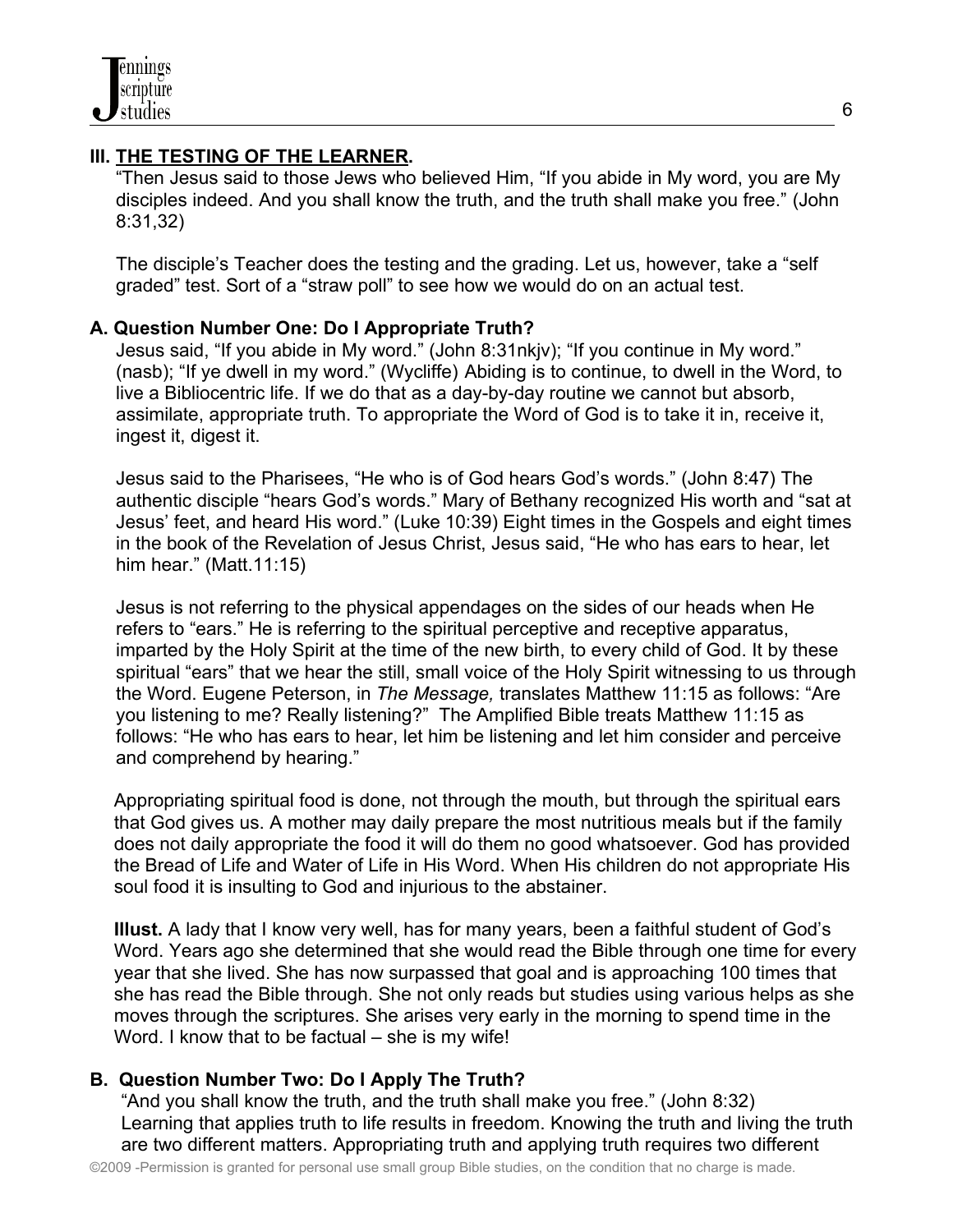attitudes and actions. The dictionary defines "knowing" as "Having information; aware ness, understanding; to be acquainted with facts; to perceive with the mind; to be enlight ened; to learn."

 Knowing should lead to doing. James writes, "Be doers of the Word, not hearers only, deceiving yourselves." (James 1:22) There are those who can quote "thou shalt not steal" but steal; who can quote the Sermon on Mount, "Blessed are the meek" but are arrogant; who quote, "blessed are they that hunger and thirst after righteousness" but who have no hunger for God's Word and right living. It is not the recitation of truth but the application of truth that Jesus is talking about.

 The Pharisees of Jesus day knew the Scriptures thoroughly, but what Jesus so severely condemned them for was that they did not apply what they had appropriated and He called them "hypocrites."

 Jesus spoke a parable about two types of hearers in Matthew chapter thirteen when He was teaching about the seed, the sower and the soil. He said, "The one who received the seed (the Word of God) that fell among the thorns is one who hears the word, but the worries of this life and the deceitfulness of wealth choke it, making it unfruitful. But the one who received the seed that fell on good soil is the one who hears the word and understands it. He produces a crop." (vs.22,23)

 So, the test is a receptivity that replicates! It is not just knowing truth in the mind but showing it in the life. Many student/disciples in Jesus' School cannot not pass the truth test. The writer of the book of Hebrews writes a scathing rebuke to those who fail to practice truth as follows:

 "There is much more I would like to say along these lines, but you don't seem to listen, so it's hard to make you understand. You have been Christians a long time now, and you ought to be teaching others, but instead you have dropped back to the place where you need someone to teach you all over again the very first principles in God's Word. You are like babies who can drink only milk, not old enough for solid food. And when a person is still living on milk it shows he isn't very far along in the Christian life, and doesn't know much about the difference between right and wrong. He is still a baby Christian! You will never be able to eat solid spiritual food and understand the deeper things of God's Word until you become better Christians and learn right from wrong by practicing doing right." (Hebrews 5:11-14 TLB)

**Illust.** I heard of a Missionary who went to a remote African village in the early days of the modern missions movement. He walked into a village deep in the jungle and there, in the middle of the village, a large crowd had gathered. The men of the village were playing marbles with diamonds! The village was located near a diamond mine and not knowing the value of diamonds on the world market, they had become so familiar with them that they were playing with them.

 Some Christians play with the diamonds of truth. They collect them – making notations of them - fondle The Book - but fail to utilize truth in their daily lives. May that not be the